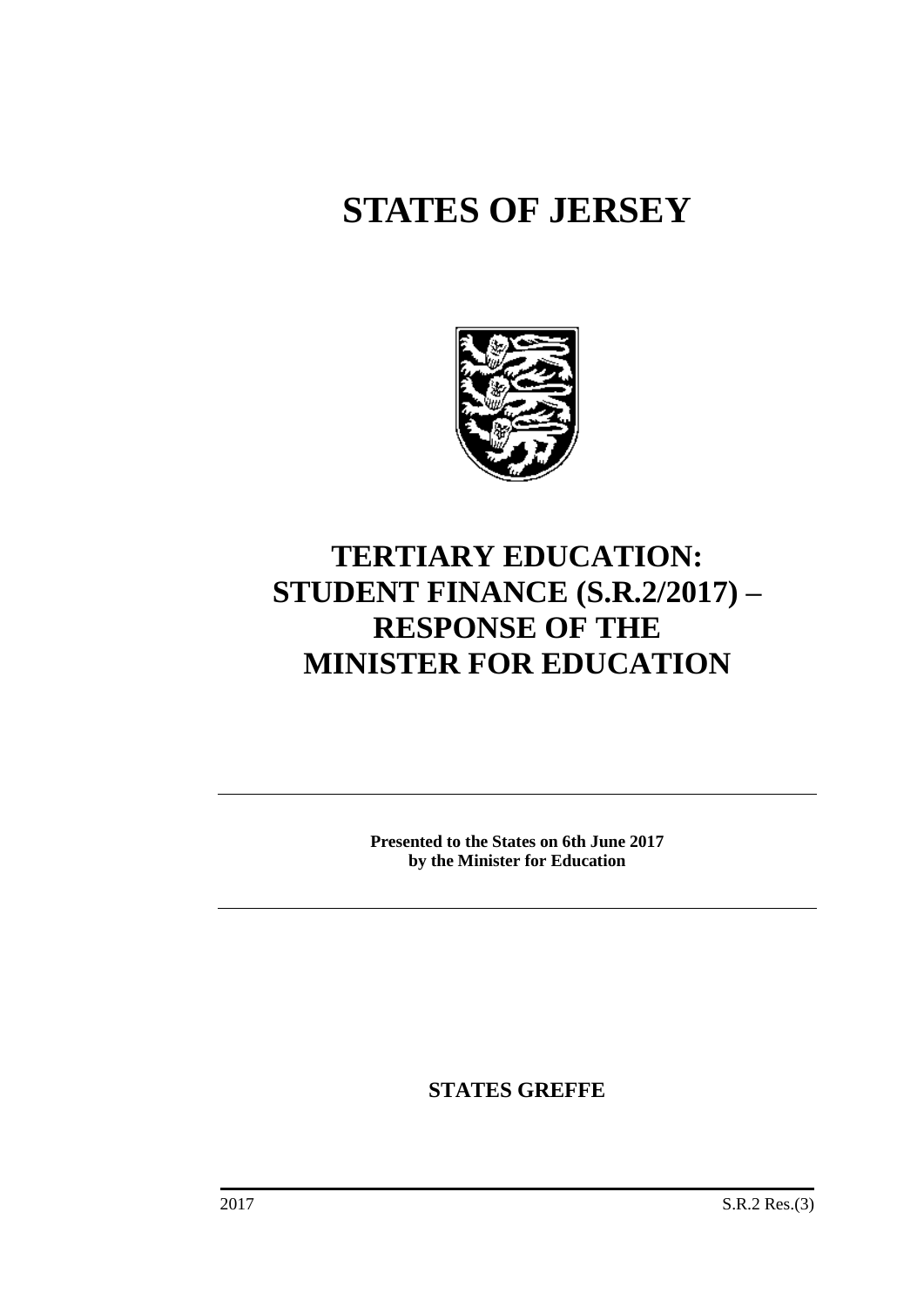#### **TERTIARY EDUCATION: STUDENT FINANCE (S.R.2/2017) – RESPONSE OF THE MINISTER FOR EDUCATION**

| <b>Ministerial Response to:</b>          | S.R.2/2017                                 |
|------------------------------------------|--------------------------------------------|
| <b>Ministerial Response required by:</b> | 2nd May 2017                               |
| <b>Review title:</b>                     | <b>Tertiary Education: Student Finance</b> |
| <b>Scrutiny Panel:</b>                   | Education and Home Affairs                 |

#### **INTRODUCTION**

The Panel undertook the review into student finance because Jersey families were suffering varying degrees of financial hardship in sending students to university. The following Key Findings and Recommendations are made within the report **S.R.2/2017** and are directed to the Chief Minister, Minister for Treasury and Resources and Minister for Education.

#### **FINDINGS**

|   | <b>Findings</b>                                                                                                                                                                                       | <b>Comments</b>                                                                                                                                                                                                                                                                                                                                                                                                                                                                                                                                                                                                                                                                                                                                                                                                                                                                                                                                                               |
|---|-------------------------------------------------------------------------------------------------------------------------------------------------------------------------------------------------------|-------------------------------------------------------------------------------------------------------------------------------------------------------------------------------------------------------------------------------------------------------------------------------------------------------------------------------------------------------------------------------------------------------------------------------------------------------------------------------------------------------------------------------------------------------------------------------------------------------------------------------------------------------------------------------------------------------------------------------------------------------------------------------------------------------------------------------------------------------------------------------------------------------------------------------------------------------------------------------|
| 1 | 11. Jersey students and their<br>families are, in many<br>cases, unable to meet the<br>costs of attending<br>university.                                                                              | The Minister has been aware of this fact for some time,<br>and has made public statements to express his concern<br>about the financial pressure on families. He has been<br>contacted by parents directly and via the 2 workshops<br>previously organised by the Education Department at the<br>suggestion of the Minister, where full, frank and open<br>discussions took place. The scale of the problem has also<br>been highlighted in meetings and correspondence with the<br>Student Loan Support Group. The problem is already<br>recognised and the report reinforces what was already<br>known.                                                                                                                                                                                                                                                                                                                                                                     |
| 2 | 34. The Minister for<br>Education and the<br>Minister for Treasury<br>and Resources have<br>placed the responsibility<br>for resolving the<br>problems of student<br>finance at each other's<br>door. | The Council of Ministers have recognised that a skilled,<br>graduate-level workforce is vital for many Jersey<br>businesses and the economy. In public statements, the<br>Ministers have pointed out that they do not have the ability<br>problem individually. They have<br>solve<br>the<br>to<br>complementary roles and responsibilities; it is within the<br>Minister for Education's remit to improve on-Island<br>provision of degrees and links with universities outside the<br>UK, particularly in European countries where the fees are<br>lower. He can also adjust the existing student finance<br>system, but does not have the remit or expertise to create a<br>new student loan scheme of the scale suggested. These<br>skills sit with the Minister for Treasury and Resources and<br>his team, who are best placed to explore funding<br>mechanisms<br>and their implications. The Ministers<br>recognise each other's responsibilities and challenges, and |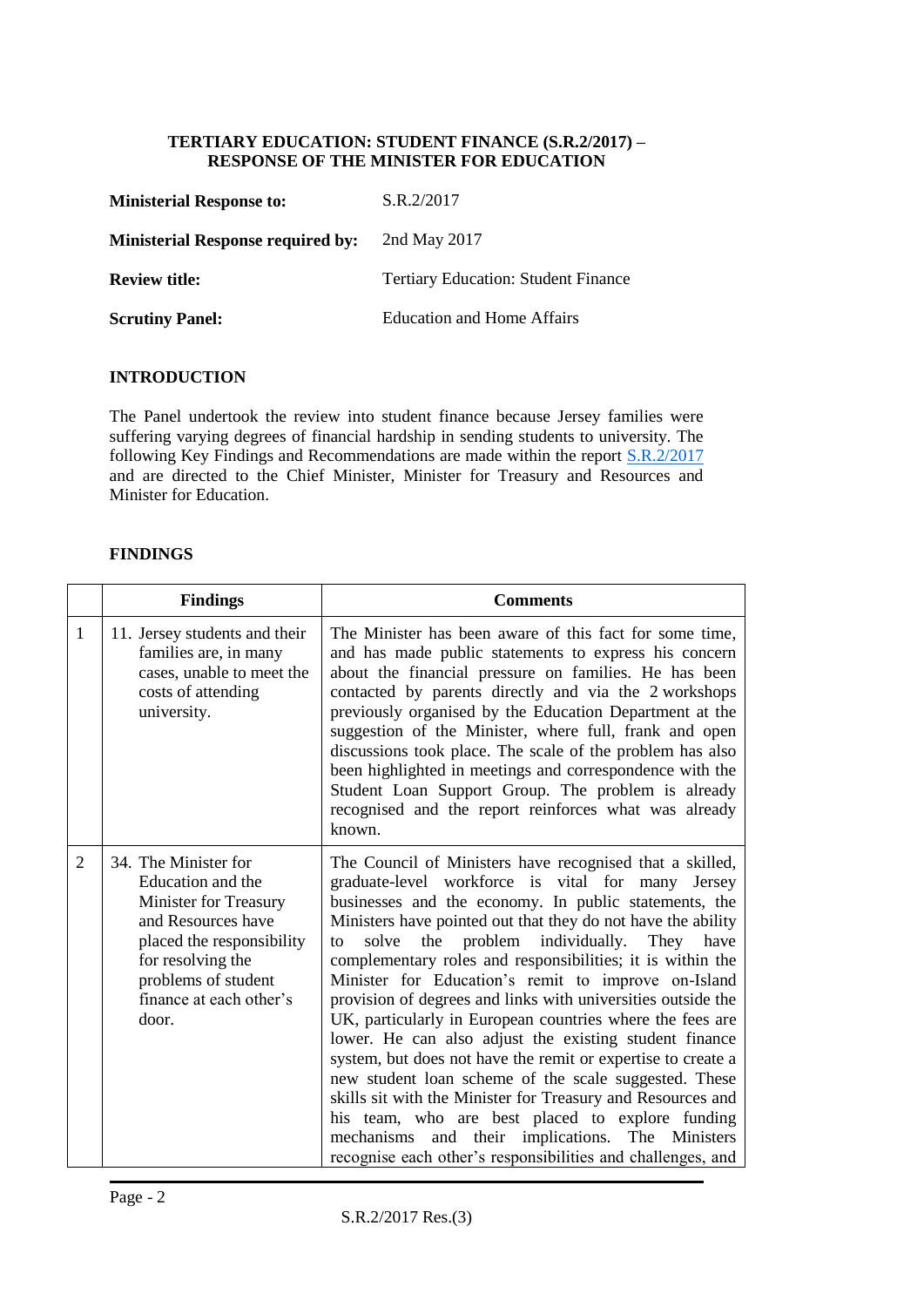|   | <b>Findings</b>                                                                                                                                                                                              | <b>Comments</b>                                                                                                                                                                                                                                                                                                                                                                                                                                                                                                                                                                                                                                                                            |  |  |  |
|---|--------------------------------------------------------------------------------------------------------------------------------------------------------------------------------------------------------------|--------------------------------------------------------------------------------------------------------------------------------------------------------------------------------------------------------------------------------------------------------------------------------------------------------------------------------------------------------------------------------------------------------------------------------------------------------------------------------------------------------------------------------------------------------------------------------------------------------------------------------------------------------------------------------------------|--|--|--|
|   |                                                                                                                                                                                                              | this is why the Ministerial sub-group was created as a<br>formal mechanism for various Ministers to work together<br>on all aspects of the issue. All parties are committed to<br>working together.                                                                                                                                                                                                                                                                                                                                                                                                                                                                                        |  |  |  |
| 3 | 35. The Minister for<br>Education and the<br><b>Minister for Treasury</b><br>and Resources have<br>placed the responsibility<br>for resolving the<br>problems of student<br>finance at each other's<br>door. | See above.                                                                                                                                                                                                                                                                                                                                                                                                                                                                                                                                                                                                                                                                                 |  |  |  |
| 4 | 40. The Island needs a pool<br>of graduates for business<br>to draw from.                                                                                                                                    | This is agreed. The precise nature of any skills gap in the<br>Island is currently being assessed as part of the process to<br>create a new Skills Strategy for Jersey.                                                                                                                                                                                                                                                                                                                                                                                                                                                                                                                    |  |  |  |
| 5 | 43. Jersey spends less, as a<br>percentage of GDP, than<br>listed OECD countries<br>on Tertiary Education.                                                                                                   | This is only one measure and looking at this alone could<br>create a misleading impression. Jersey has a very high<br>GDP per head, so it would be more informative to compare<br>each country's higher education spend as a proportion of<br>government expenditure or look at spending per pupil.<br>In 2017 the Education Department will spend £9 million<br>higher education funding. Decisions<br><b>States</b><br>on<br>on<br>expenditure are based on Island-wide priorities, social<br>available<br>circumstances<br>and<br>resources.<br>Therefore,<br>comparisons with percentages spent in other jurisdictions<br>also need to take account of their particular circumstances. |  |  |  |
| 6 | 56. The provision within the<br>Jersey Tax system of<br><b>Higher Child Allowance</b><br>is an indirect and poorly<br>targeted method of<br>assistance.                                                      | See the Minister for Treasury and Resources' response<br>(S.R.2/2017 Res.).                                                                                                                                                                                                                                                                                                                                                                                                                                                                                                                                                                                                                |  |  |  |
| 7 | 75. The maximum grant<br>provided by the Minister<br>for Education to Jersey<br>students is insufficient to<br>cover either the<br>university fees or the<br>maintenance costs.                              | This is factually accurate. Every Jersey student is expected<br>to pay the first $£1,500$ a year of tuition fees so the grant<br>does not cover the full cost for any student. When UK<br>universities began to increase tuition fees, a Jersey student<br>loan of $£1,500$ a year was introduced to help students<br>afford the cost. When this loan is combined with the<br>maximum grant, the tuition fees are covered. The<br>maximum maintenance grant to contribute to living<br>expenses is currently $£6,000$ a year, but this is below the<br>estimated total for living expenses that a student can<br>except in a year.                                                         |  |  |  |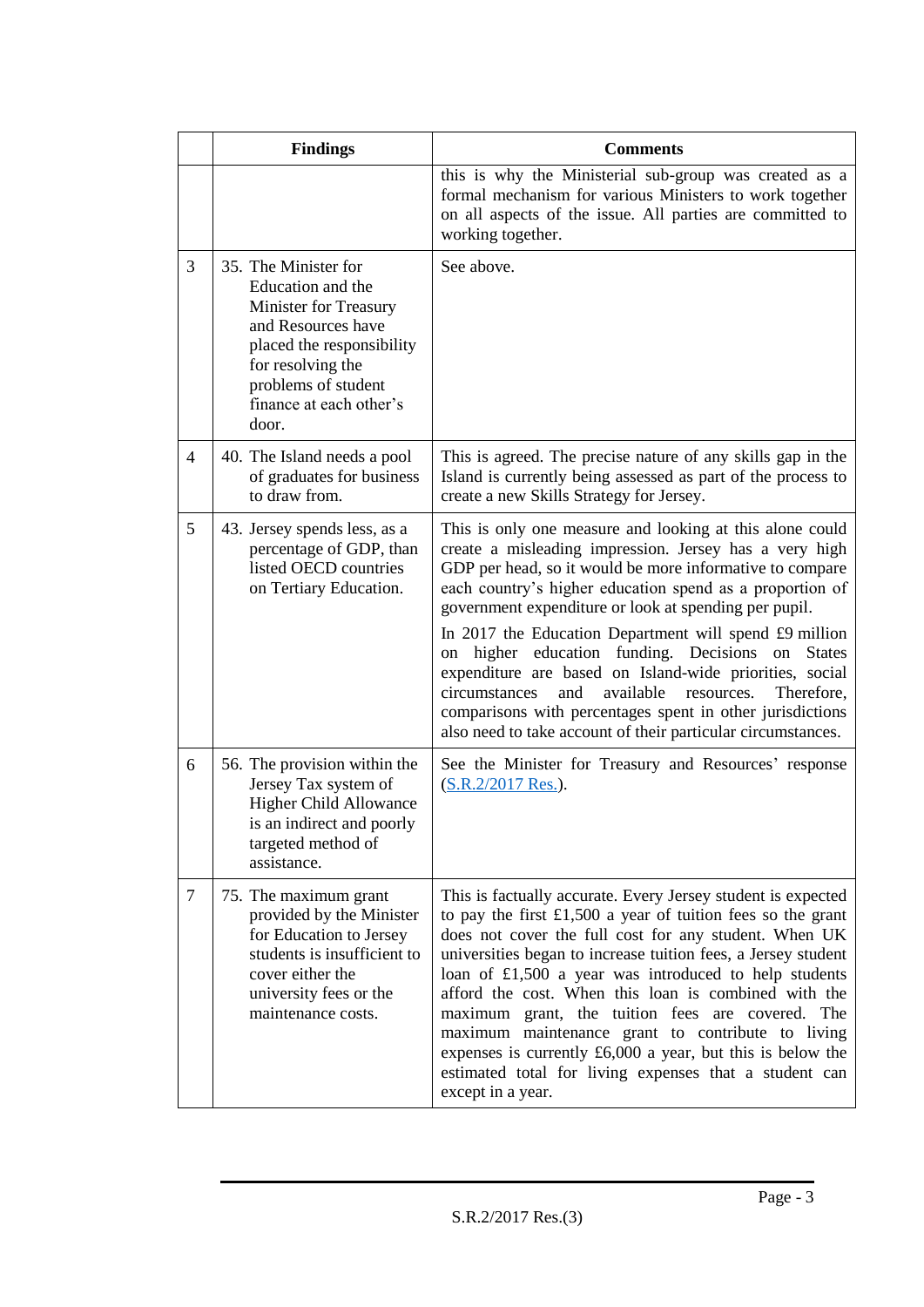|    | <b>Findings</b>                                                                                                                                                                                                                                                       | <b>Comments</b>                                                                                                                                                                                                                                                                                                                                                                                                                                                                                                                                                                                                                                                                                                                                                                                                                                                                                                                                                                                                                                                                                                                                                                                                                                                                             |  |  |  |  |
|----|-----------------------------------------------------------------------------------------------------------------------------------------------------------------------------------------------------------------------------------------------------------------------|---------------------------------------------------------------------------------------------------------------------------------------------------------------------------------------------------------------------------------------------------------------------------------------------------------------------------------------------------------------------------------------------------------------------------------------------------------------------------------------------------------------------------------------------------------------------------------------------------------------------------------------------------------------------------------------------------------------------------------------------------------------------------------------------------------------------------------------------------------------------------------------------------------------------------------------------------------------------------------------------------------------------------------------------------------------------------------------------------------------------------------------------------------------------------------------------------------------------------------------------------------------------------------------------|--|--|--|--|
| 8  | 82. Many of the Jersey<br>families who spoke to<br>Scrutiny find it difficult<br>to work out their student<br>grant entitlement.                                                                                                                                      | This is regretted. Parents and students are able to contact<br>the Student Finance team, who will advise on potential<br>grant entitlement. The calculation can be difficult because<br>each family's circumstances are different, and this means<br>the formula is complex because, in order to be fair, it has<br>to take account of a number of financial factors, including<br>household income, property ownership, business interests<br>and siblings.                                                                                                                                                                                                                                                                                                                                                                                                                                                                                                                                                                                                                                                                                                                                                                                                                                |  |  |  |  |
| 9  | 92. Rather than being the<br>optimal place to study,<br>for issues relating to<br>finance, University<br>College Jersey has the<br>reputation of being the<br>'default option'.                                                                                       | Highlands College is the largest single higher education<br>destination for Jersey's degree students. It is a matter of<br>opinion rather than fact that it is the 'default option'. There<br>currently 109 students taking degrees at UCJ,<br>are<br>compared to 44 at the most popular UK university. There<br>is no data available on why students choose to study for a<br>degree in Jersey, but the UCJ offering means that, if<br>finance is an issue, candidates do have more affordable<br>opportunities to study at a higher level.<br>The UCJ degrees are all accredited by recognised UK<br>feedback<br>universities.<br>and<br>from<br>students<br>1S<br>overwhelmingly positive. Employment rates for UCJ<br>degrees are well above the national average, which<br>demonstrates the value placed on them by Jersey<br>employers. It has been a long-held principle that degrees<br>offered locally have been developed in conjunction with<br>business sectors that already exist in the Jersey economy to<br>help meet their skills requirements. This targeting makes<br>them an important and valuable provision that also meets<br>the needs of older students who cannot, or do not, wish to<br>leave the Island to study because they have commitments<br>in the Island. |  |  |  |  |
| 10 | 95. Increasing the provision<br>of University College<br>Jersey <b>ALONE</b> is not a<br>viable option to provide<br>for the needs of all Island<br>students. Similarly,<br>arranging provision with<br>other overseas locations<br>will only help at the<br>margins. | This is accepted: A variety of solutions is needed to meet<br>the circumstances of the different students in Jersey. The<br>Education Department will continue to expand the<br>different options available to Jersey students, and this is<br>why we created the concept of 'Campus Jersey', increasing<br>local provision with the close co-operation of the private<br>sector and offering greater choice and more opportunities<br>for students.                                                                                                                                                                                                                                                                                                                                                                                                                                                                                                                                                                                                                                                                                                                                                                                                                                        |  |  |  |  |
| 11 | 102. Many parents and<br>students in Jersey, who<br>either spoke to the Panel<br>or made written<br>submissions, want some<br>form of loan scheme.                                                                                                                    | The Minister is aware of these views. However, he is also<br>conscious that many families with lower incomes are<br>grateful for the assistance they receive through the current<br>grant system. They say a large student debt of £60,000<br>would be a deterrent to their children attending university.<br>A number of students have said they would not support a<br>full loan, particularly those who currently receive grants.                                                                                                                                                                                                                                                                                                                                                                                                                                                                                                                                                                                                                                                                                                                                                                                                                                                        |  |  |  |  |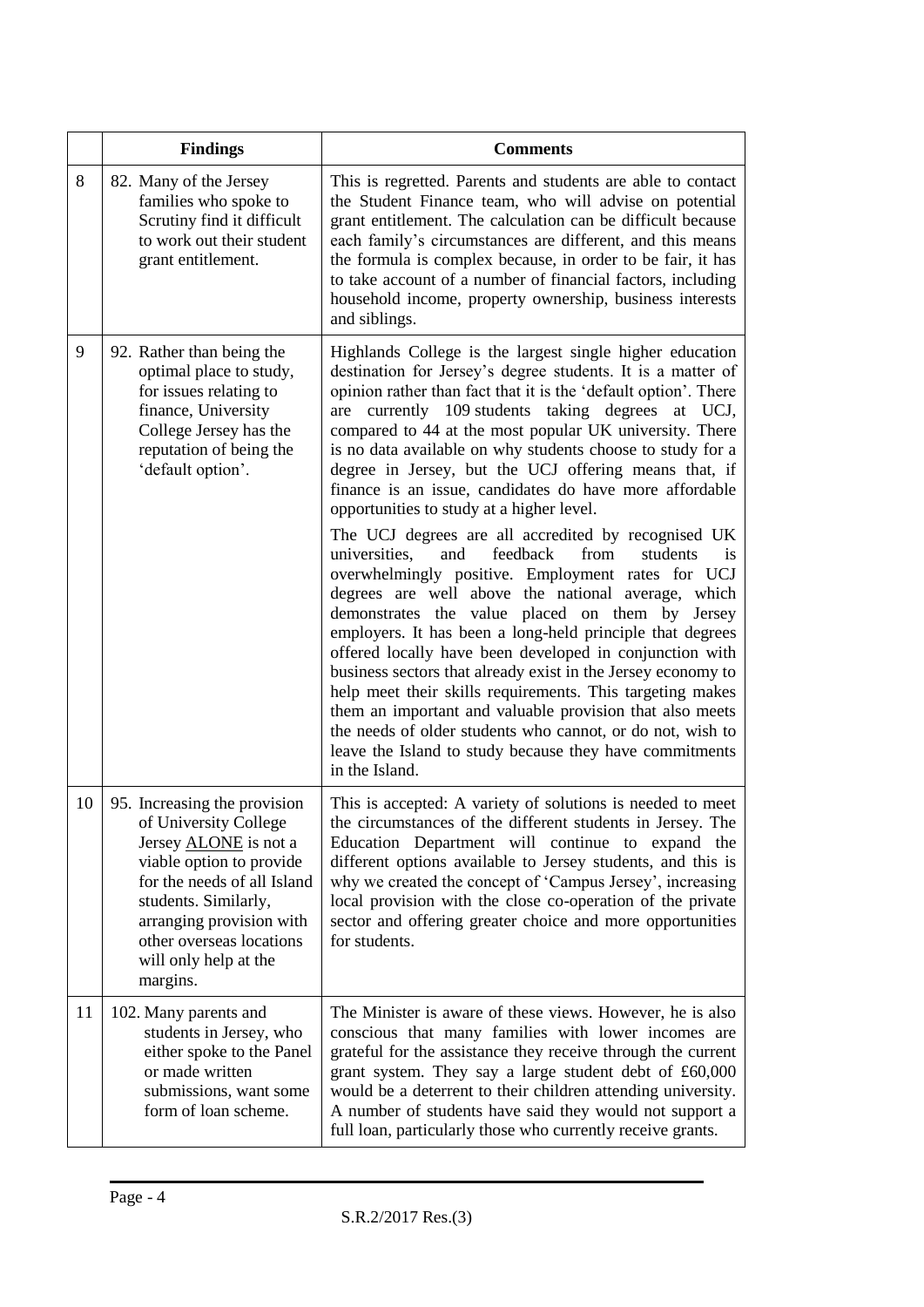|    | <b>Findings</b>                                                                                                                                                                                                                                                          | <b>Comments</b>                                                                                                                                                                                                                                                                                                                                                                                                                                                                                                                                                                                                                                                                                                                                    |
|----|--------------------------------------------------------------------------------------------------------------------------------------------------------------------------------------------------------------------------------------------------------------------------|----------------------------------------------------------------------------------------------------------------------------------------------------------------------------------------------------------------------------------------------------------------------------------------------------------------------------------------------------------------------------------------------------------------------------------------------------------------------------------------------------------------------------------------------------------------------------------------------------------------------------------------------------------------------------------------------------------------------------------------------------|
| 12 | 107. No talks have taken<br>place with the UK at<br>political level in relation<br>to removing the<br>blockages for Jersey<br>students entering the<br>UK loans scheme.                                                                                                  | This is factually accurate. Although initial approaches had<br>been discussed, these have not yet been progressed. So far,<br>meetings have been held at officer level with<br>representatives of the UK Student Loans Company and the<br>UK Department of Business, Innovation and Skills. This<br>will now be followed up at a political level, but might be<br>delayed by the UK General Election on 8th June 2017.<br>Correspondence has been drafted as part of the Island's<br>Brexit negotiations, requesting that when higher education<br>arrangements are renegotiated, the students from the<br>Crown dependencies should be put on an equal footing<br>with students from Overseas Territories, who can access<br>the UK Student Loan. |
| 13 | 123. During the period that<br>this review was running,<br>the Chief Minister<br>created a Sub-<br>Committee of the<br><b>Council of Ministers</b><br>tasked with finding a<br>solution to the funding<br>problems being suffered<br>by Jersey students and<br>families. | This is factually accurate.                                                                                                                                                                                                                                                                                                                                                                                                                                                                                                                                                                                                                                                                                                                        |

### **RECOMMENDATIONS**

|   | <b>Recommendations</b>                                                                                                                                                                                                  | Tо          | Accept/<br><b>Reject</b> | <b>Comments</b>                                                                      | <b>Target</b><br>date of<br>action/<br>completion |
|---|-------------------------------------------------------------------------------------------------------------------------------------------------------------------------------------------------------------------------|-------------|--------------------------|--------------------------------------------------------------------------------------|---------------------------------------------------|
| 1 | 59. The Minister for Treasury and<br>Resources should phase out Higher<br>Child Allowance from standard<br>rate (20%) taxpayers as soon as<br>possible.                                                                 | Min.<br>T&R |                          | See the Minister for<br>Treasury and<br>Resources' response<br>$(S.R.2/2017 Res.)$ . | N/A                                               |
| 2 | 60. The Minister for Treasury and<br>Resources should phase out Higher<br>Child Allowance from marginal<br>rate taxpayers and redirect money<br>to direct assistance for students<br>once a suitable solution is found. | Min<br>T&R  |                          | See the Minister for<br>Treasury and<br>Resources' response<br>$(S.R.2/2017 Res.)$ . | N/A                                               |